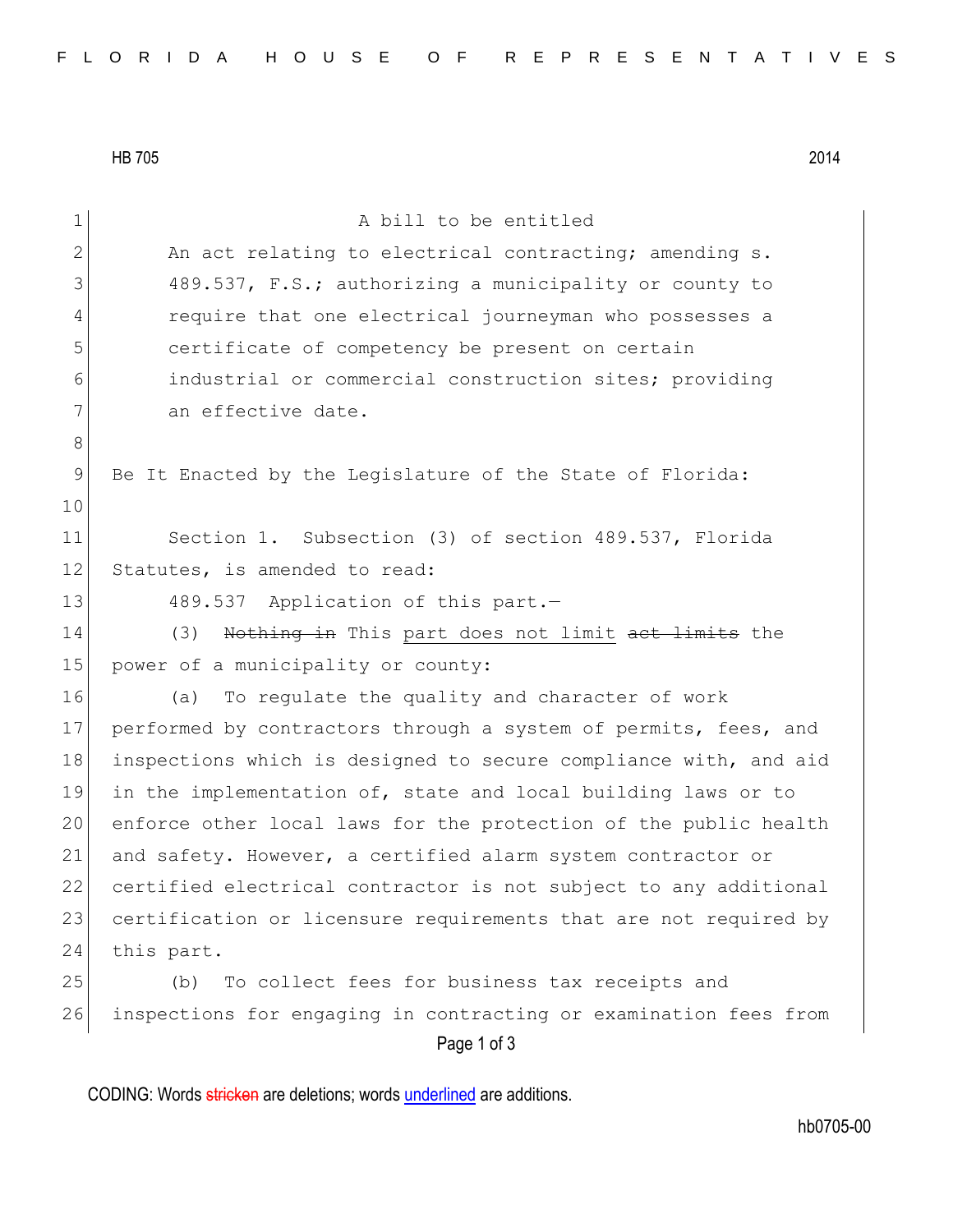## HB 705 2014

 persons who are registered with the local boards pursuant to 28 local examination requirements.

 (c) To adopt any system of permits requiring submission to and approval by the municipality or county of plans and specifications for work to be performed by contractors before commencement of the work.

 (d) To require one bond for each electrical contractor in an amount not to exceed \$5,000, which bond shall be conditioned only upon compliance with the Florida Building Code adopted pursuant to s. 553.73. Any such bond must be equally available to all electrical contractors without regard to the period of time an electrical contractor has been certified or registered and without regard to any financial responsibility requirements. Any such bonds shall be payable to the Governor and filed in each county or municipality in which a building permit is 42 requested. Bond reciprocity shall be granted statewide. All such bonds shall be included in meeting any financial responsibility 44 requirements imposed by any statute or rule.

 (e)1. To refuse to issue permits or issue permits with specific conditions to a contractor who has committed multiple violations, when he or she has been disciplined for each of them 48 by the board and when each disciplinary action has involved revocation or suspension of a license, imposition of an 50 administrative fine of at least \$1,000, or probation.

 2. To issue permits with specific conditions to a 52 contractor who, within the previous 12 months, has had final

Page 2 of 3

CODING: Words stricken are deletions; words underlined are additions.